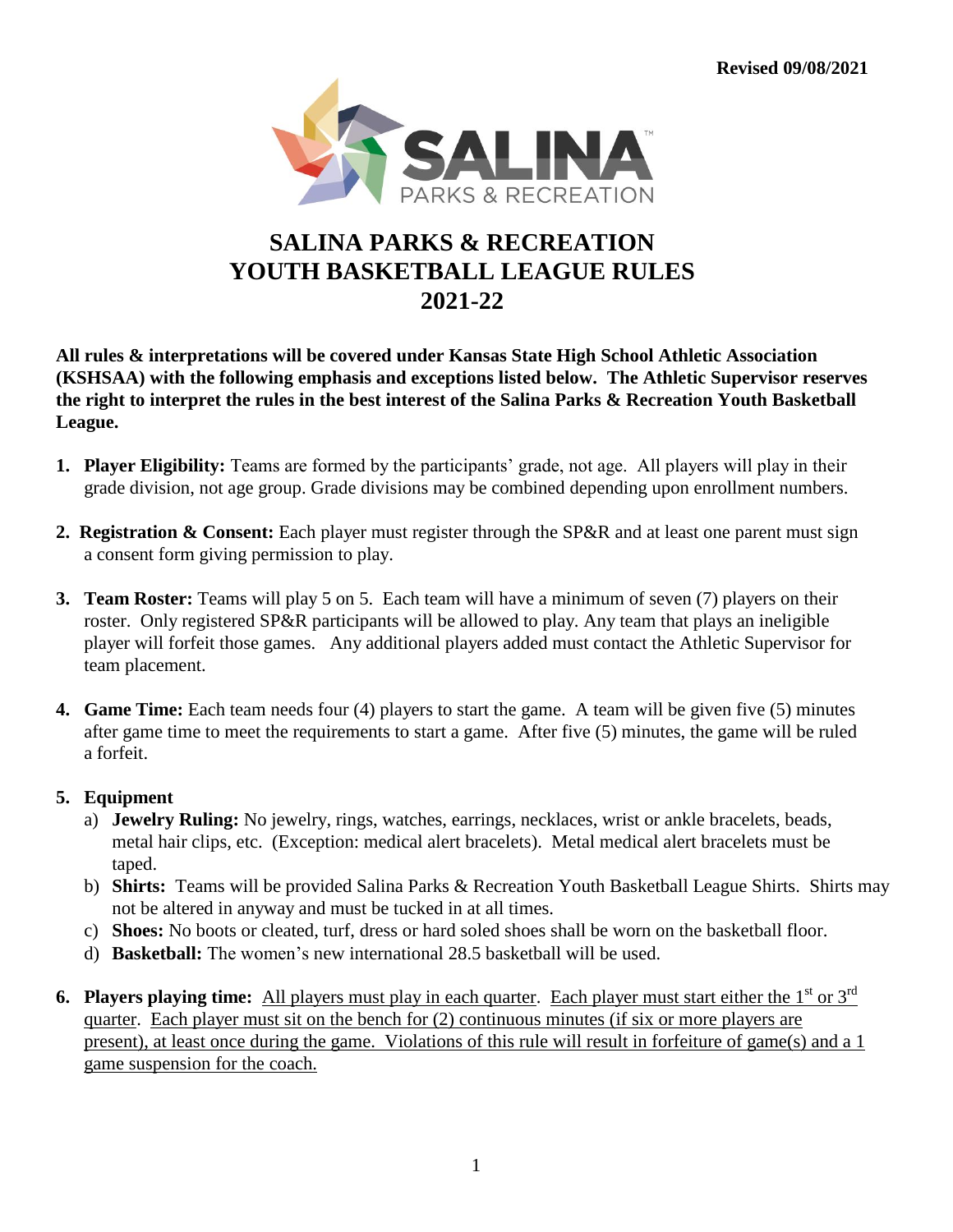- **7. Regulation Game:** All KSHSAA rules apply with the following exceptions:
	- a) Home team (as listed on game schedule) provides scorekeeper and visiting team provides clock manager.
	- b) **Game Length**: Four (10) minute quarters. (1) Minute in between quarters.
	- c) **Continuous Clock:** The clock will run continuously with the following exceptions: injury, time outs and all dead balls in the last minute of the first half, second half and overtime period. If a team is ahead by 20 or more points, the clock will run continuously.
	- **d) Time-outs**: Two (2) 60 second & Two (1) 30 second time-outs per half, with no carry over.
	- **e) Overtime:** one (3) minute period. Each team will be assessed with one (1) time-out, with no carry over. **Team and player fouls carry over into overtime and sudden victory periods.**
	- f) **Sudden Victory:** If the score is still tied at the end of overtime, the game will go into sudden victory. The team scoring first will win the game. No time will be kept.
	- g) **Halftime:** Three (3) minutes between halves.
	- h) **Free Throws**: 1-and-1 on the seventh (7) team fouls of each half. Two shots on  $10^{th}$  foul of each half. Player control fouls are not included.  $4<sup>th</sup>$  & 5<sup>th</sup> grade girls will be allowed to shoot 12 foot free throws, rather than the regulated 15 foot free throw. During a free throw, only 6 players may occupy a free throw lane. Players may not enter lane until ball has been **released by free thrower.**
	- i) **Player Fouls:** Five (5) fouls, disqualification. Technical fouls counts as team and personal fouls.
- **8. Violations:** All fouls and traveling, three (3) seconds in the lane, double dribble, over and back, throw-in violations, etc. will be called; however, officials may be lenient on some fouls and violations depending on the situation, grade level and spirit of the game.
- **9. Defense:**
	- a) **4 th & 5th Grade:** Only man-to-man or "sagging" man-to-man defenses are allowed. No trapping or double-teaming defense will be allowed outside the offensive lane.  $4<sup>th</sup>$  &  $5<sup>th</sup>$  grade division will play half (1/2) court man-to-man. Only in the last minute of the second quarter, fourth quarter and overtime a team may press and play full court man-to-man as long as the team is not ahead by 20 or more points.
	- **b)**  $6^{th}$   $8^{th}$  grade: Either man-to-man and/or zone defenses are allowed.  $6^{th}$ - $8^{th}$  grade division will be allowed to play full court man-to-man or zone defense the entire game, as long as the team is not ahead by 20 or more points.
- **10. Coaches:** Each team is allowed a maximum of two (2) coaches on the bench. Coaches are responsible to give the line-up to the scorekeeper 5 minutes before the game. The line-up must contain player's first initial, last name and jersey number. The coaches are responsible for their players, assistant coach and spectators.
- **11. Coaches Box:** All coaches must remain seated. The ONLY exceptions are:
	- a) During a charged time-out or during intermissions.
	- b) Stand to signal players to request a time-out.
	- c) Confer with the score table.
	- d) Attend to an injured player after being beckoned onto the floor by an official.
	- e) While within the confines of the bench, replace or remove a player during a substitution.
	- f) A spontaneously react to an outstanding play by a player of their team or to acknowledge a player that has been substituted for. Any person on the bench is subject to the bench rule and is the coach's responsibility.

Only head coaches are allowed off the bench to be compliant with the articles above, but must immediately return to their seat.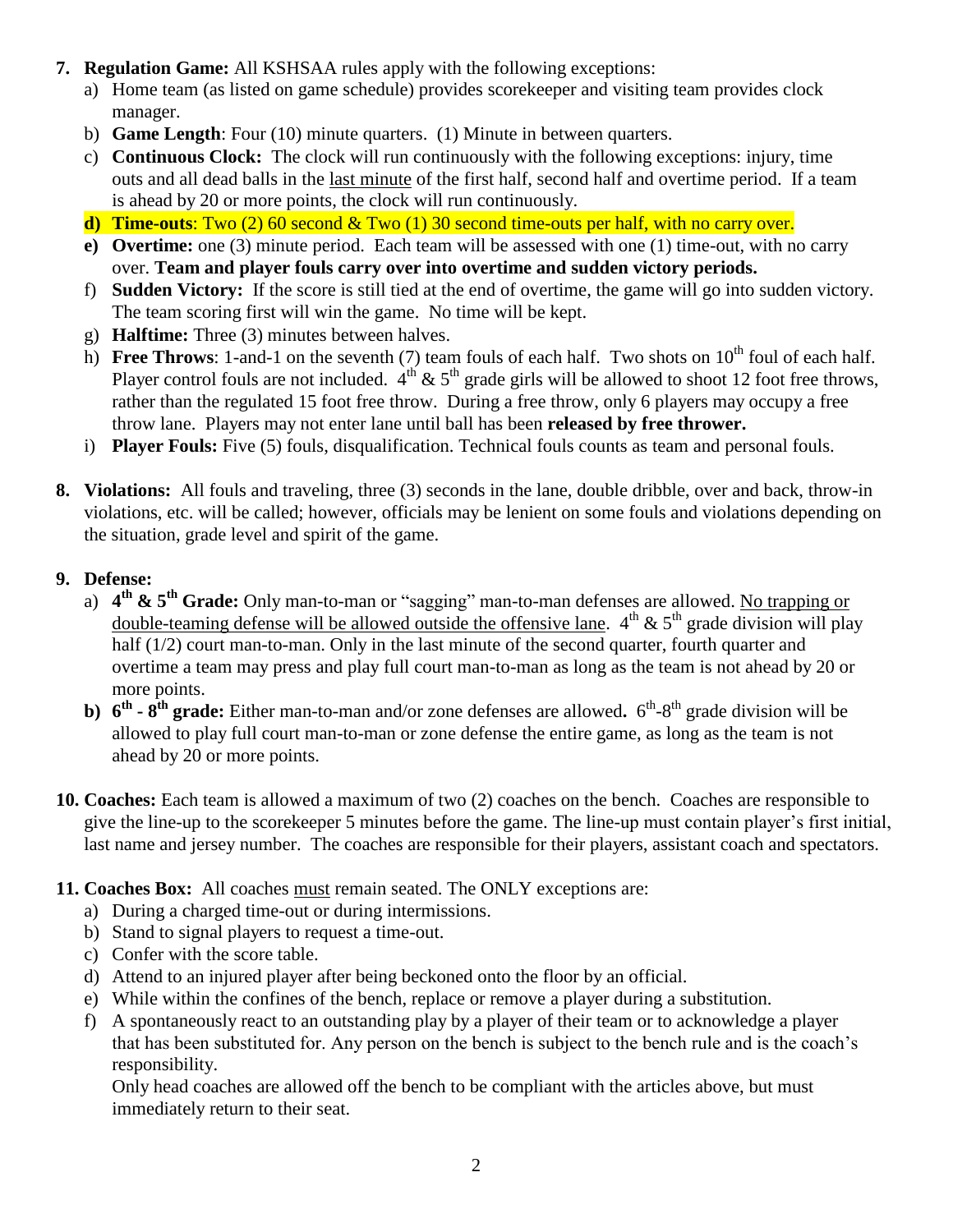Coaches failing to adhere to this rule will be assessed a direct technical foul. A second infraction will result in a  $2<sup>nd</sup>$  direct technical foul and the offending coach will be ejected from the game and facility.

- **12. Protests:** Protests are not allowed in the Salina Parks & Recreation Youth Basketball League except concerning player eligibility.Questions about rule interpretations or judgment calls must be settled at the time they are brought to the official's attention. The official's decision is final. Protests must be submitted to Recreation office no later than 24 hours after alleged violation (except Saturday games, which must be submitted Monday). Protests must be in writing and accompanied by a \$25.00 protest fee that will be returned if the protest is upheld, but forfeited if not allowed. The supervisor and scorekeeper must be notified that the remainder of the game is being played under protest. Eligibility protests may be filed any time up to 24 hours after completion of the final league game.
- **13. Grievances:** All protests, grievances and rule interpretations must be submitted in writing to the Athletic Supervisor (Judgment calls are not to be construed as a rule interpretation).
- **14. Gym Supervisors:** The gym supervisors are in charge of the facilities and games at all time. Gym supervisors may not overrule any rule decision made by an official during a game, nor may they infringe upon an official's jurisdiction, but may be used for advice or a rule interpretation when asked upon.The gym supervisor will act to stop unsportsmanlike conduct by spectators, coaches and/or players.
- **15. Conduct & Language:** Staff, players, coaches and spectators is expected to act in a proper and professional manner and promote good sportsmanship before, during and after the game. Inappropriate behavior and/or profanity are not acceptable. The gym supervisor will report any and all unsportsmanlike acts by a player, coach and/or spectator to the Athletic Supervisor.The gym supervisor has the authority to ask anyone to leave the facility, due to any unsportsmanlike behavior. The gym supervisor may ask the coaches to help in the event their team's supporters are acting in an unsportsmanlike manor.
- **16. Disciplinary Technical Foul & Ejection Progression:** Depending on the severity, staff or the officials have the right to issue a warning, technical foul or ejection.
	- a) *1<sup>st</sup> Technical Foul:* The opposing team will shoot two free throws and possession of the ball at half court.
	- a) 2<sup>nd</sup> Technical Foul in the Same Game/1<sup>st</sup> Ejection: Results in a one (1) week suspension from the date of the incident from playing or coaching any SPRD sponsored team, league or tournament in which the individual is a member (adult and/youth). The suspension can carry over into the  $1<sup>st</sup>$  week of the following playing session/season.
	- b) *3 rd Technical Foul for the Season:* Technical fouls are tracked and carry throughout the entire season. Three technical fouls can occur with one being assessed in three separate games. Results in a one (1) week suspension from the date of the incident from playing or coaching any SPRD sponsored team, league or tournament in which the individual is a member (adult and/youth). The suspension can carry over into the 1<sup>st</sup> week of the following playing session/season.
	- c)  $2^{nd}$  *Ejection:* Results in a suspension for the remainder of the season from playing or coaching any SPRD sponsored team, league, tournament and/or event (adult and/or youth). In addition, the individual may not be a spectator at such facility/event during the suspension. The individual will be required to meet a SPRD disciplinary review committee prior to reinstatement.
	- d) *Ejections:*
		- 1) Once a coach, adult player or spectator has been ejected from the game, he or she has 2 minutes to leave the facility (sight and sound) or the police will be called. Failure to comply will result in the game being declared a forfeit.